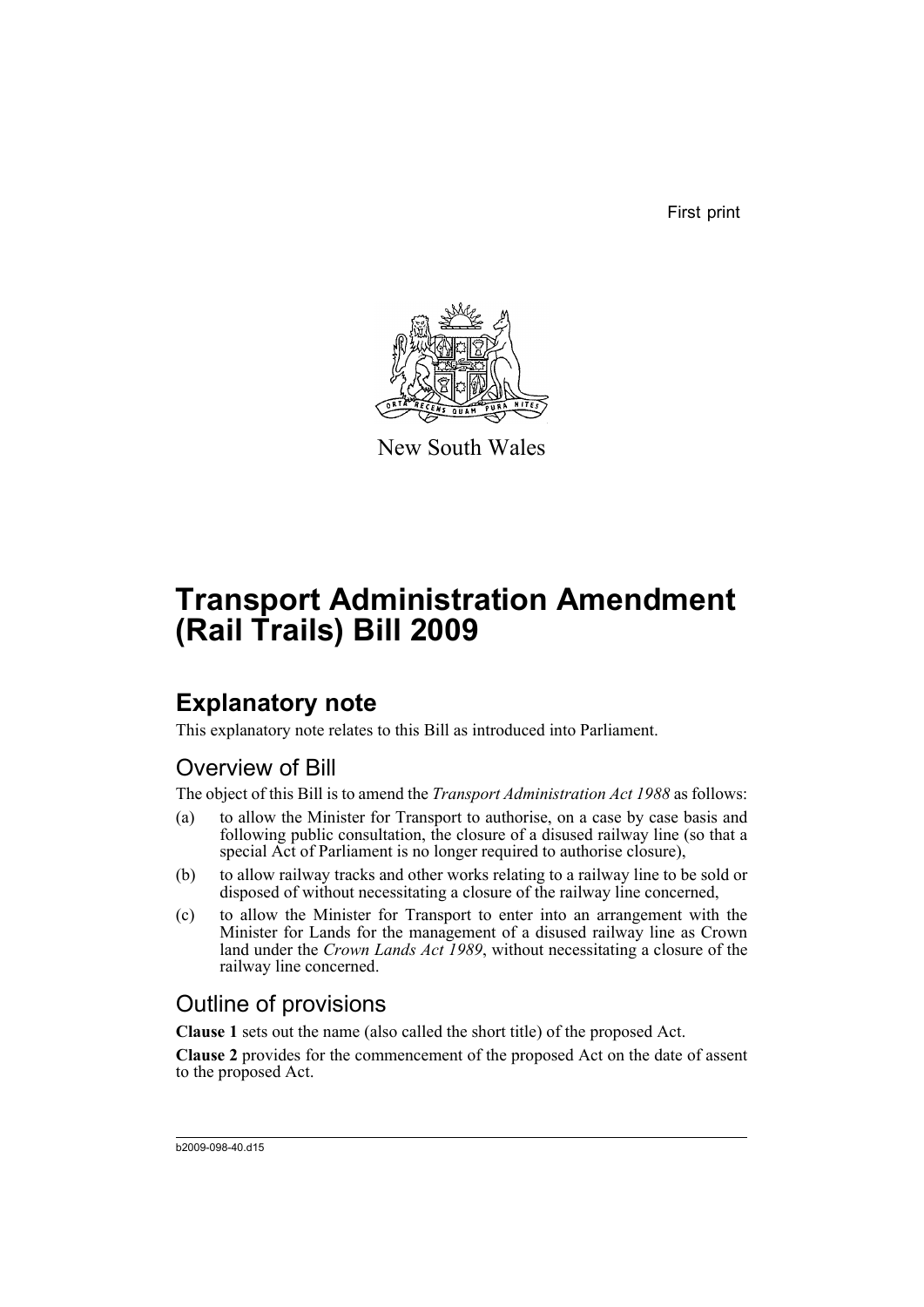Explanatory note

#### **Schedule 1 Amendment of Transport Administration Act 1988 No 109**

At present, section 99A of the *Transport Administration Act 1988* prevents a rail infrastructure owner from closing a railway line unless authorised by an Act of Parliament. A railway line is closed if the land concerned is sold or otherwise disposed of, or the railway tracks and other works concerned are removed.

**Schedule 1 [1]** repeals section 99A. Section 99A is replaced by new provisions relating to closure inserted by **Schedule 1 [2]**. The new provisions largely restate the existing provisions of section 99A, subject to the changes that are explained below. **Schedule 1 [5]** enables savings and transitional regulations to be made as a consequence of the changes.

#### **Closure of railway lines on case by case basis**

The new provisions allow the Minister for Transport to authorise the closure of a disused railway line on a case by case basis, following public consultation. A special Act of Parliament will no longer be required.

A disused railway line is a railway line, or a part of a railway line, declared by the Minister, by order published in the Gazette, to be a disused railway line.

The Minister may authorise the closure of a disused railway line only after giving public notice of the proposal to close the railway line. The notice must invite submissions from the public in relation to the proposal. The Minister must have regard to submissions received during the submission period in deciding whether or not to authorise the closure of the railway line concerned.

#### **Sale or other disposal of railway tracks and other works (without closure)**

The new provisions allow a rail infrastructure owner to sell or otherwise dispose of railway tracks and other works used in connection with a railway line. This will no longer be regarded as a closure of the railway line concerned. However, the sale or other disposal of the land concerned will continue to require the authorisation of the Minister for Transport as referred to above.

#### **Management of disused railway line as Crown land (without closure)**

The new provisions allow the Minister for Transport to enter into an arrangement with the Minister for Lands for the management of a disused railway line as Crown land. For the purposes of the arrangement, the Minister for Transport may direct that any assets, rights or liabilities of a rail authority, or a subsidiary of a rail authority, relating to a disused railway line be transferred to the Lands Administration Ministerial Corporation. This type of arrangement is not a closure of the railway line.

When land is transferred to the Lands Administration Ministerial Corporation under such an arrangement it becomes Crown land under the *Crown Lands Act 1989*. The land can be dedicated or reserved or otherwise dealt with as authorised by the *Crown*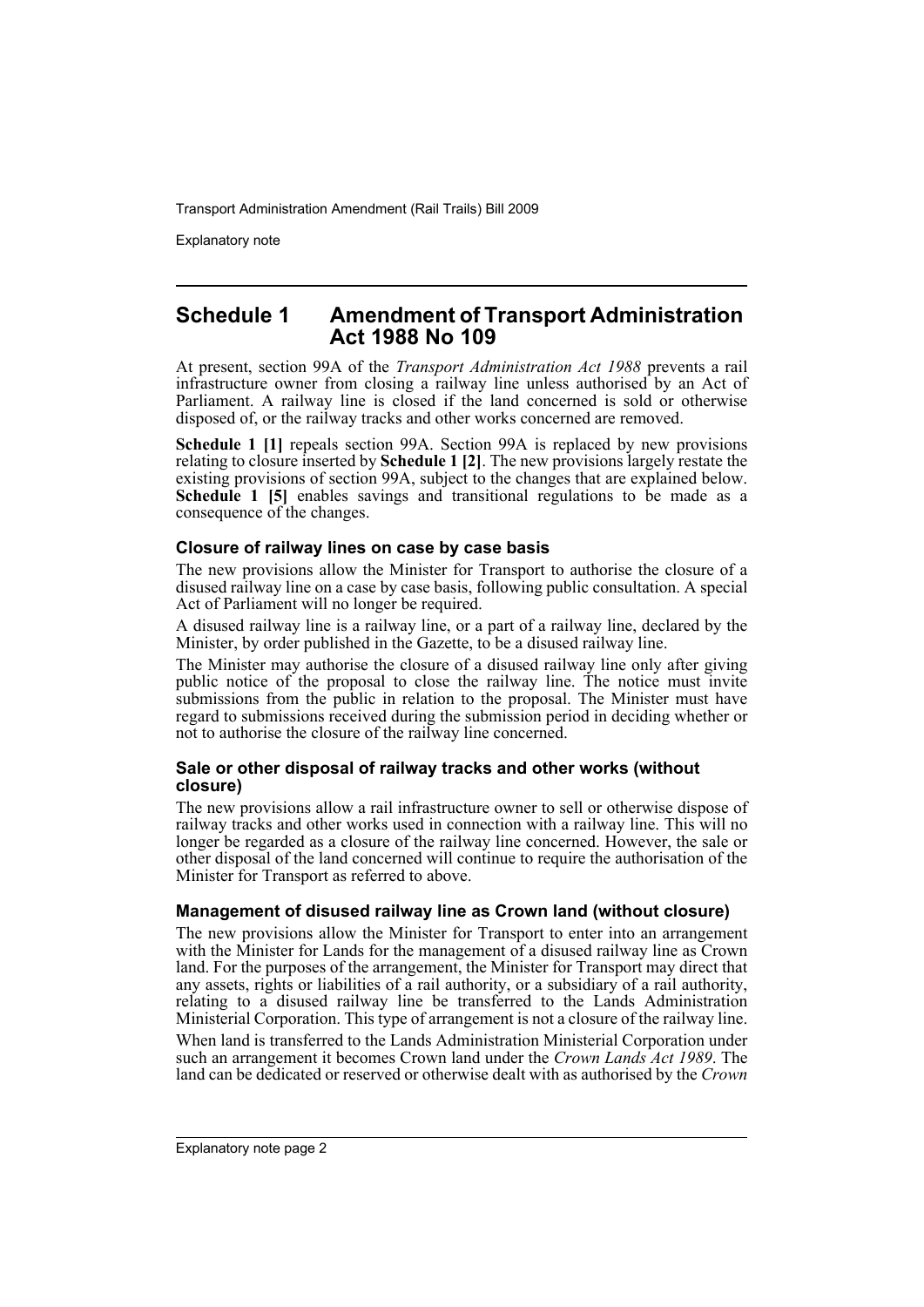Explanatory note

*Lands Act 1989*, subject to certain restrictions. In particular, the land cannot be sold, exchanged or otherwise disposed of.

The new provisions allow the Minister to terminate an arrangement for the management of a disused railway line as Crown land if satisfied that the land concerned is required for transport purposes under the *Transport Administration Act 1988*. In such a case, the Minister may direct that any assets, rights or liabilities of the Crown relating to the land be transferred to a rail authority or a subsidiary of a rail authority. (**Schedule 1 [3] and [4]** are consequential amendments relating to this aspect of the new provisions.)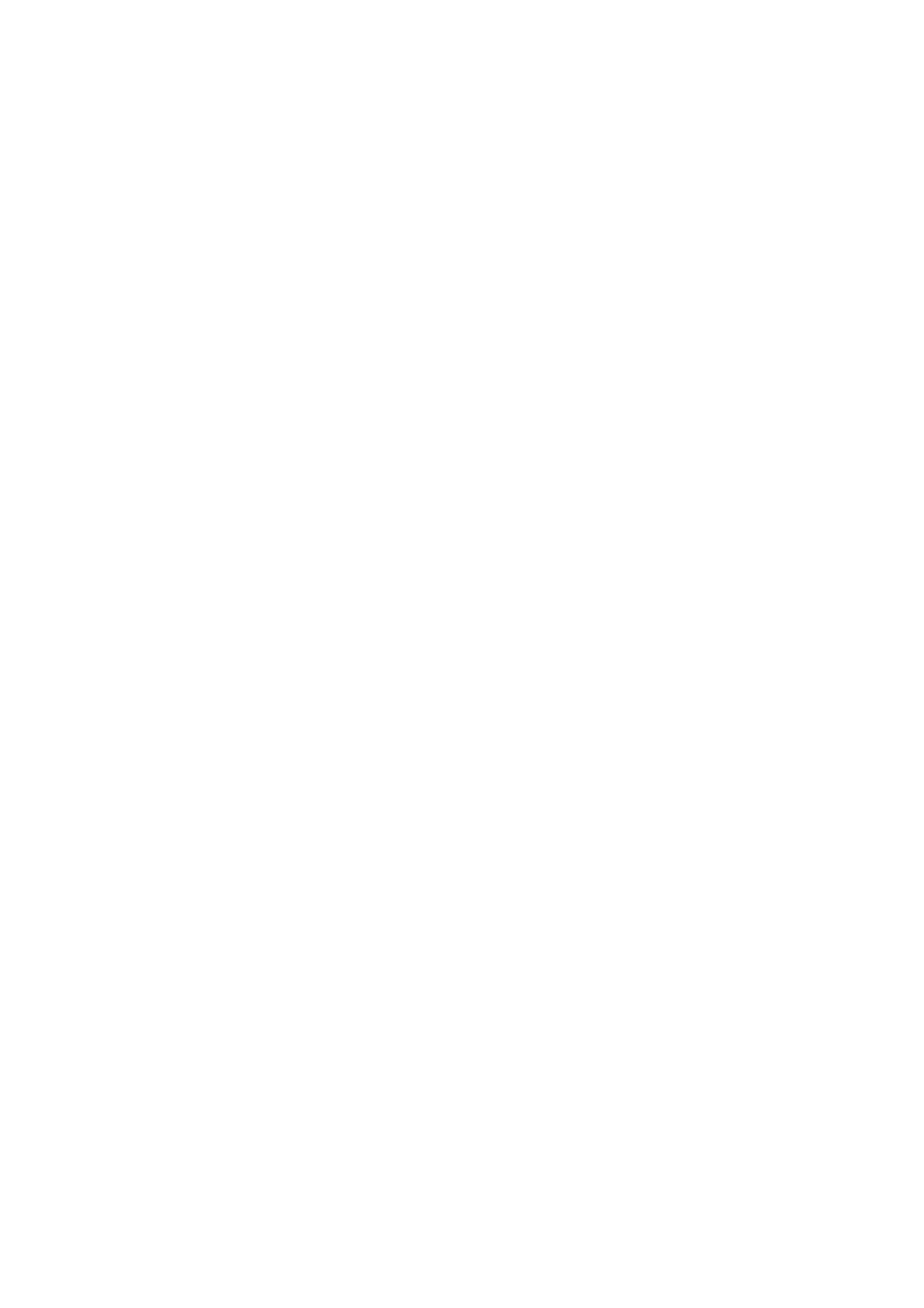First print



New South Wales

# **Transport Administration Amendment (Rail Trails) Bill 2009**

## **Contents**

|                                                                  | Page |
|------------------------------------------------------------------|------|
| Name of Act                                                      |      |
| 2 Commencement                                                   |      |
| Schedule 1 Amendment of Transport Administration Act 1988 No 109 | -3   |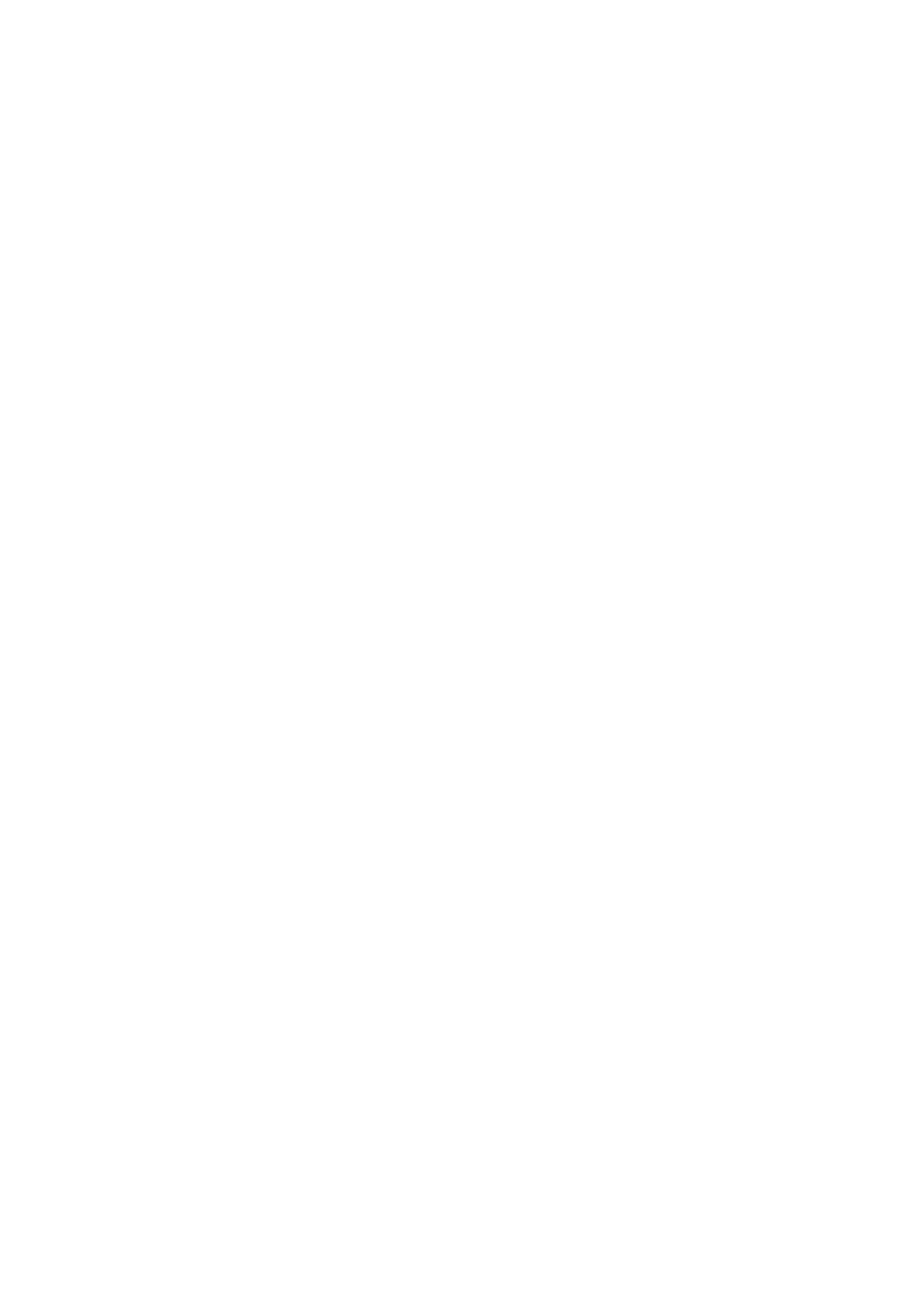

New South Wales

# **Transport Administration Amendment (Rail Trails) Bill 2009**

No , 2009

#### **A Bill for**

An Act to amend the *Transport Administration Act 1988* to make further provision with respect to the closure of railway lines.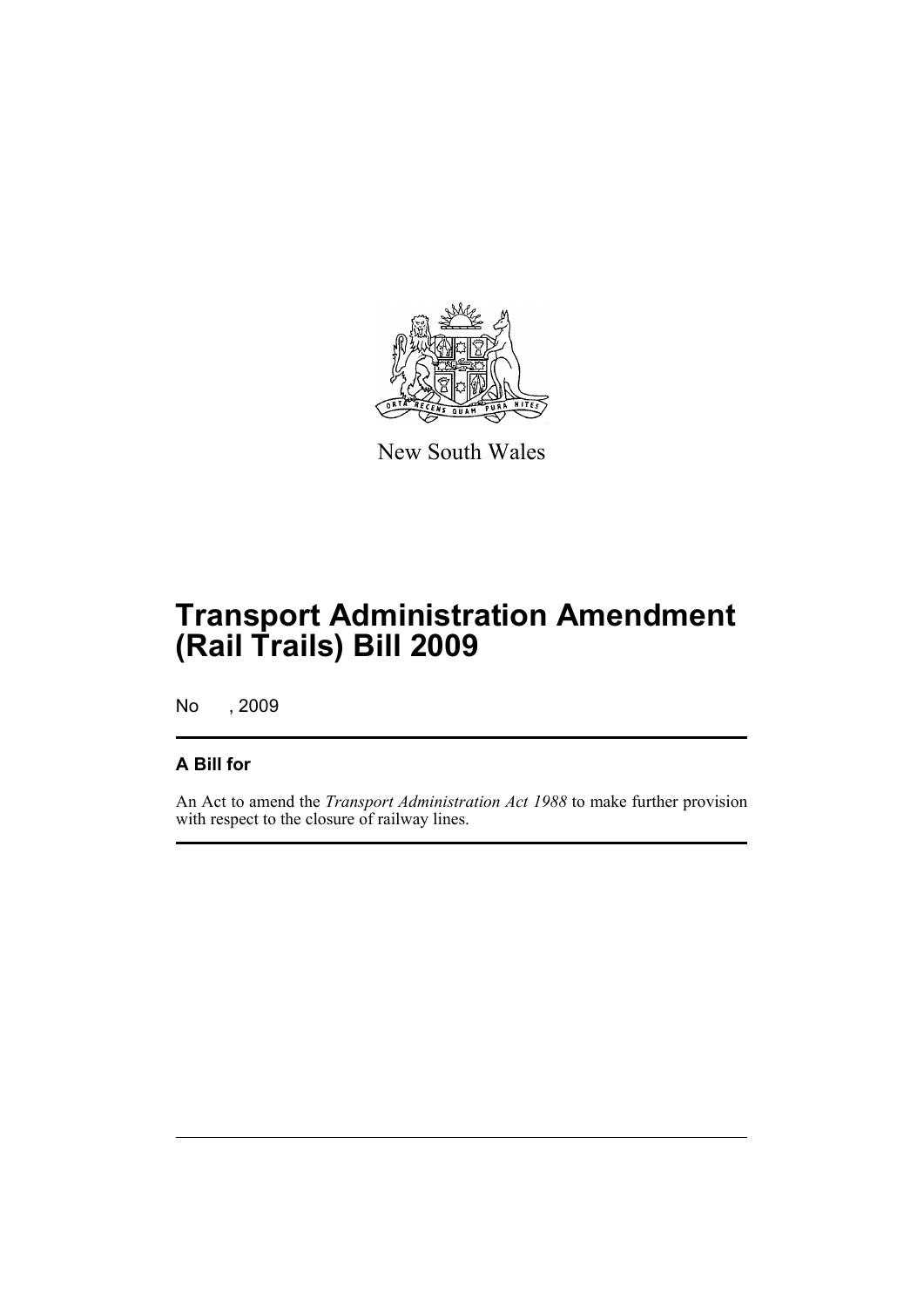<span id="page-7-1"></span><span id="page-7-0"></span>

| The Legislature of New South Wales enacts:                                           | 1                   |
|--------------------------------------------------------------------------------------|---------------------|
| Name of Act                                                                          | $\mathcal{P}$       |
| This Act is the <i>Transport Administration Amendment (Rail Trails)</i><br>Act 2009. | 3<br>$\overline{4}$ |
| Commencement                                                                         | 5                   |
| This Act commences on the date of assent to this Act.                                | 6                   |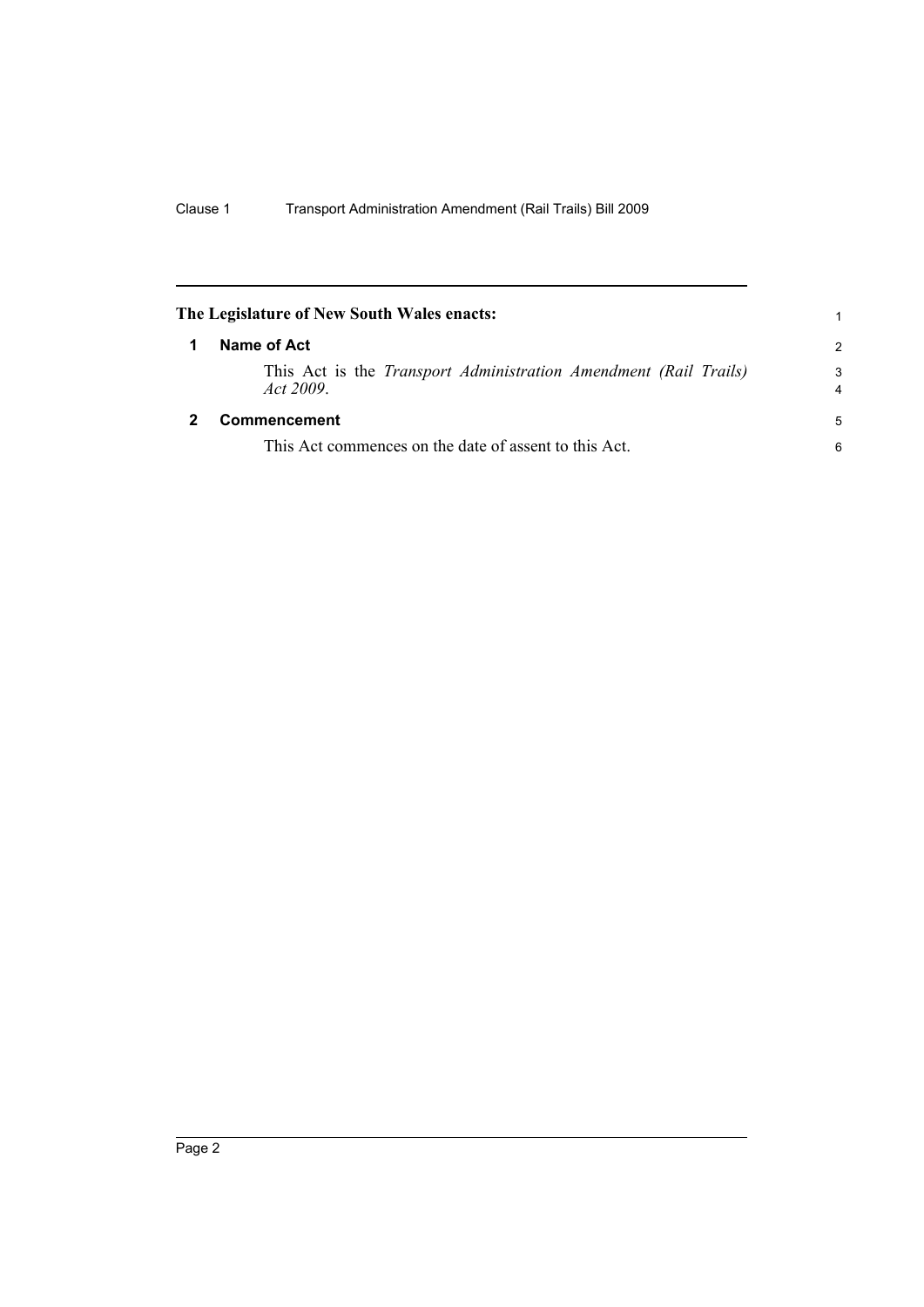Amendment of Transport Administration Act 1988 No 109 Schedule 1

<span id="page-8-0"></span>

|     | <b>Schedule 1</b>         |                           | <b>Amendment of Transport Administration</b><br><b>Act 1988 No 109</b>                                                                                                                                                                                                                              | $\mathbf{1}$<br>$\overline{2}$ |
|-----|---------------------------|---------------------------|-----------------------------------------------------------------------------------------------------------------------------------------------------------------------------------------------------------------------------------------------------------------------------------------------------|--------------------------------|
| [1] |                           |                           | Section 99A Closure and disposal of railway lines                                                                                                                                                                                                                                                   | 3                              |
|     | Omit the section.         |                           |                                                                                                                                                                                                                                                                                                     | 4                              |
| [2] | Part 9, Division 1D       |                           |                                                                                                                                                                                                                                                                                                     | 5                              |
|     |                           | Insert after Division 1C: |                                                                                                                                                                                                                                                                                                     |                                |
|     |                           | <b>Division 1D</b>        | <b>Closure and disposal of railway lines</b>                                                                                                                                                                                                                                                        | $\overline{7}$                 |
|     | 99F<br><b>Definitions</b> |                           |                                                                                                                                                                                                                                                                                                     | 8                              |
|     |                           |                           | In this Division:                                                                                                                                                                                                                                                                                   | 9                              |
|     |                           |                           | <b>Crown managed railway land</b> has the meaning given by<br>section 99J                                                                                                                                                                                                                           | 10<br>11                       |
|     |                           |                           | <i>disused railway line</i> means a railway line, or a part of a railway<br>line, that is declared to be a disused railway line by an order in<br>force under this Division.                                                                                                                        | 12<br>13<br>14                 |
|     |                           |                           | <i>rail authority</i> includes the SRA Residual Holding Corporation,<br>Transport<br>Administration<br>Corporation<br>and<br>the<br>the<br>Director-General.                                                                                                                                        | 15<br>16<br>17                 |
|     | 99G                       |                           | <b>Closure and disposal of railway lines</b>                                                                                                                                                                                                                                                        | 18                             |
|     |                           | (1)                       | A rail infrastructure owner must not close a railway line unless<br>the railway line is a disused railway line and its closure is<br>authorised by the Minister under this Division.                                                                                                                | 19<br>20<br>21                 |
|     |                           | (2)                       | For the purposes of this section, a railway line is <b><i>closed</i></b> if the land<br>concerned is sold or otherwise disposed of.                                                                                                                                                                 | 22<br>23                       |
|     |                           | (3)                       | This section does not prevent the sale or removal of railway<br>tracks or other works from the land concerned.                                                                                                                                                                                      | 24<br>25                       |
|     |                           | (4)                       | However, this section continues to apply to the land concerned<br>even if railway tracks and other works are removed from it.                                                                                                                                                                       | 26<br>27                       |
|     |                           | (5)                       | A railway line is not closed merely because any assets, rights or<br>liabilities relating to a disused railway line are transferred to the<br>Lands Administration Ministerial Corporation, in accordance<br>with this Division, to enable management of the disused railway<br>line as Crown land. | 28<br>29<br>30<br>31<br>32     |
|     |                           | (6)                       | A railway line is not closed merely because a rail infrastructure<br>owner enters into an ARTC arrangement or a lease or other                                                                                                                                                                      | 33<br>34                       |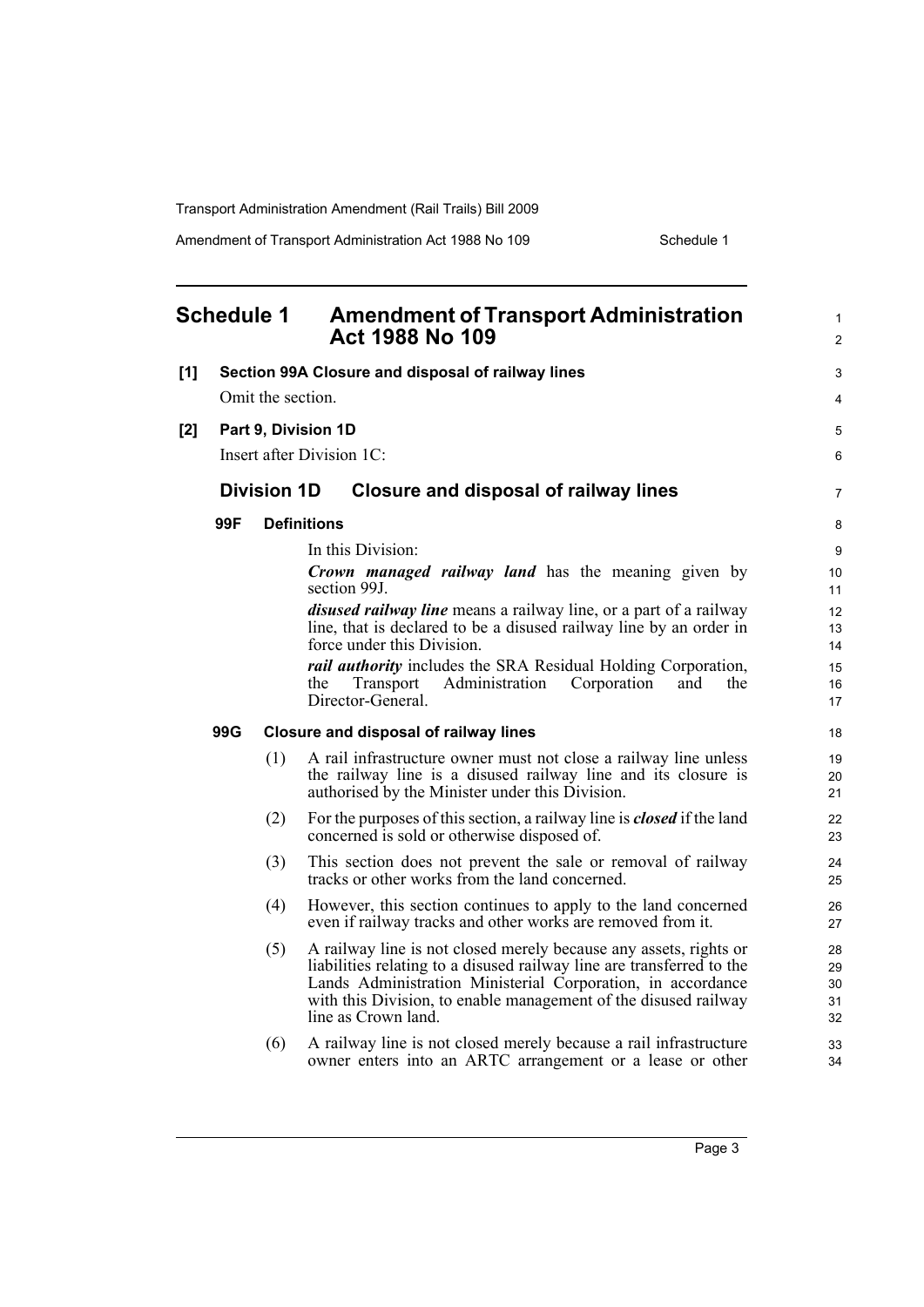|     |                                                                    | arrangement in respect of it pursuant to an agreement entered into<br>by the Commonwealth and the State.                                                                                                                                                                                                     | $\mathbf{1}$<br>$\overline{2}$ |  |
|-----|--------------------------------------------------------------------|--------------------------------------------------------------------------------------------------------------------------------------------------------------------------------------------------------------------------------------------------------------------------------------------------------------|--------------------------------|--|
|     | (7)                                                                | This section does not apply to a metro railway system.                                                                                                                                                                                                                                                       | 3                              |  |
| 99H | Declaration of disused railway line                                |                                                                                                                                                                                                                                                                                                              |                                |  |
|     |                                                                    | The Minister may, by order published in the Gazette, declare a<br>railway line, or a part of a railway line, to be a disused railway<br>line.                                                                                                                                                                | 5<br>6<br>7                    |  |
| 991 | Authority to close certain railway lines after public consultation |                                                                                                                                                                                                                                                                                                              |                                |  |
|     | (1)                                                                | The Minister may, by order published in the Gazette, authorise<br>the closure of a disused railway line.                                                                                                                                                                                                     | 9<br>10                        |  |
|     | (2)                                                                | The Minister must give public notice of any proposal to authorise<br>the closure of a disused railway line before deciding to authorise<br>the closure of the disused railway line.                                                                                                                          | 11<br>12<br>13                 |  |
|     | (3)                                                                | The notice is to invite public submissions on the proposal.                                                                                                                                                                                                                                                  | 14                             |  |
|     | (4)                                                                | The notice is to be published in a newspaper circulating in the<br>area in which the railway line concerned is situated and on the<br>website of the Department of Transport and Infrastructure.                                                                                                             | 15<br>16<br>17                 |  |
|     | (5)                                                                | The notice is to specify a submission period for the proposal,<br>being a period during which submissions may be made to the<br>Minister concerning the proposal.                                                                                                                                            | 18<br>19<br>20                 |  |
|     | (6)                                                                | The submission period is to be a period ending not less than<br>30 days after the notice is first published.                                                                                                                                                                                                 | 21<br>22                       |  |
|     | (7)                                                                | The Minister must have regard to any submissions received<br>during the submission period in deciding whether or not to<br>authorise the closure of the railway line.                                                                                                                                        | 23<br>24<br>25                 |  |
| 99J | Disused railway line may be managed as Crown land                  |                                                                                                                                                                                                                                                                                                              |                                |  |
|     | (1)                                                                | The Minister may enter into an arrangement with the Minister<br>administering the Crown Lands Act 1989 for the management of<br>a disused railway line as Crown land.                                                                                                                                        | 27<br>28<br>29                 |  |
|     | (2)                                                                | For the purposes of the arrangement, the Minister may, by order<br>under section 94, direct that any assets, rights or liabilities of a<br>rail authority, or a subsidiary of a rail authority, relating to a<br>disused railway line be transferred to the Lands Administration<br>Ministerial Corporation. | 30<br>31<br>32<br>33<br>34     |  |
|     | (3)                                                                | Any land vested in the Lands Administration Ministerial<br>Corporation, as a result of a direction made for the purposes of<br>the arrangement, is <i>Crown managed railway land</i> .                                                                                                                       | 35<br>36<br>37                 |  |
|     |                                                                    |                                                                                                                                                                                                                                                                                                              |                                |  |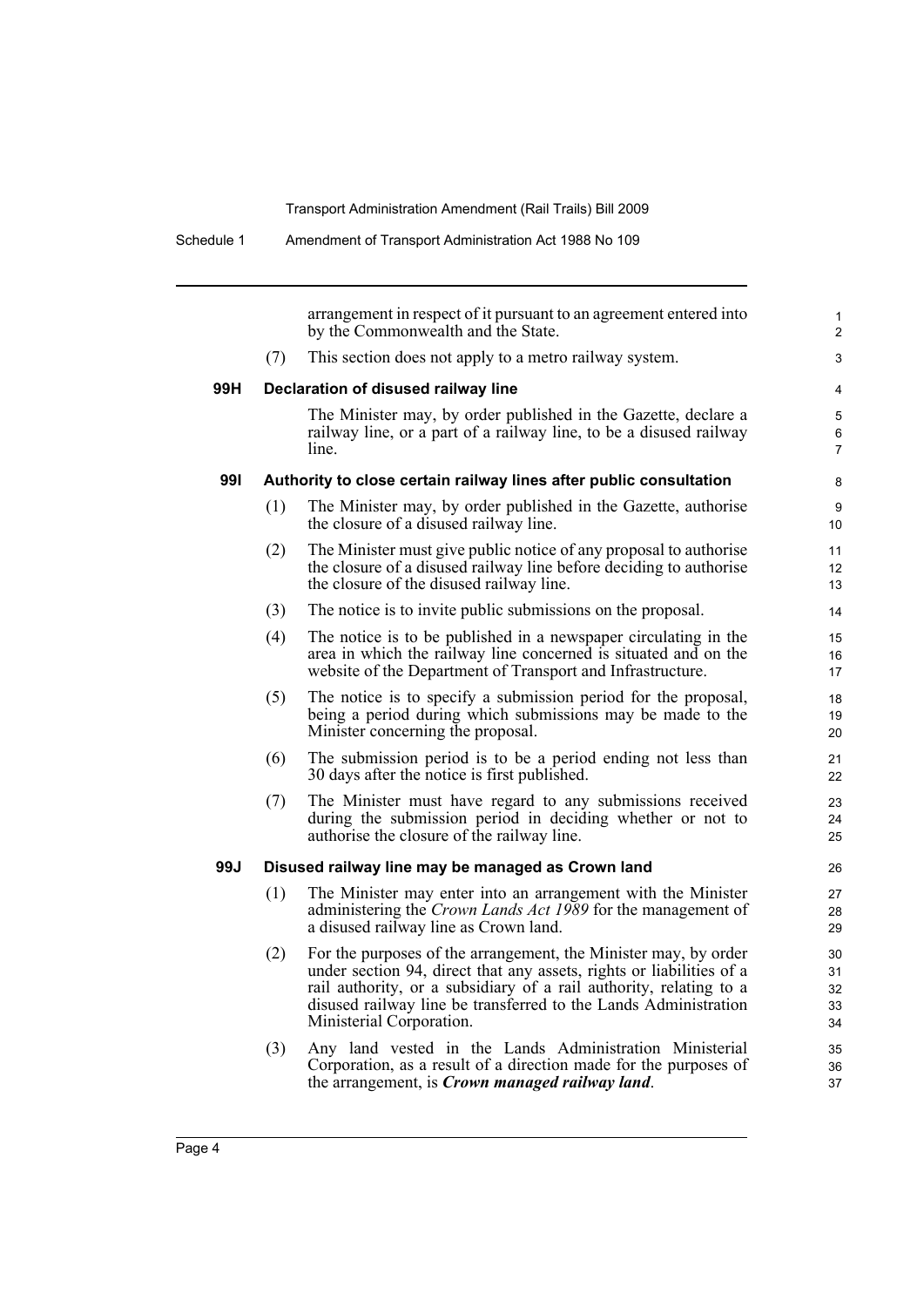#### Amendment of Transport Administration Act 1988 No 109 Schedule 1

|     | (4)                                                                    | Crown managed railway land is Crown land for the purposes of<br>the Crown Lands Act 1989 and that Act applies in respect of the<br>land, subject to this Division.                                                                                                                                                    | $\mathbf{1}$<br>$\overline{\mathbf{c}}$<br>3 |
|-----|------------------------------------------------------------------------|-----------------------------------------------------------------------------------------------------------------------------------------------------------------------------------------------------------------------------------------------------------------------------------------------------------------------|----------------------------------------------|
|     | (5)                                                                    | Crown managed railway land may not be sold, exchanged or<br>otherwise disposed of under the Crown Lands Act 1989.                                                                                                                                                                                                     | 4<br>5                                       |
|     | (6)                                                                    | An easement is not to be granted in respect of Crown managed<br>railway land except with the approval of the rail authority, or the<br>subsidiary of a rail authority, in which the land was vested<br>immediately before the land became Crown managed railway<br>land or with the approval of the Director-General. | 6<br>7<br>8<br>9<br>10                       |
|     | (7)                                                                    | This section does not prevent the granting of rights-of-way,<br>licences or permits in respect of Crown managed railway land,<br>the dedication or reservation of Crown managed railway land, or<br>any other dealing in Crown managed railway land that is<br>authorised by the Crown Lands Act 1989.                | 11<br>12<br>13<br>14<br>15                   |
|     | (8)                                                                    | However, the terms and conditions of the direction of the<br>Minister under this Act by which land is vested in the Lands<br>Administration Ministerial Corporation, and the regulations<br>under this Act, may prohibit or restrict dealings in Crown<br>managed railway land.                                       | 16<br>17<br>18<br>19<br>20                   |
|     | (9)                                                                    | Crown managed railway lands are not claimable Crown lands<br>under section 36 of the <i>Aboriginal Land Rights Act 1983</i> .                                                                                                                                                                                         | 21<br>22                                     |
| 99K | Re-acquisition of Crown managed railway land for transport<br>purposes |                                                                                                                                                                                                                                                                                                                       |                                              |
|     | (1)                                                                    | The Minister may terminate an arrangement for the management<br>of a disused railway line as Crown land if satisfied that the land<br>concerned is required for transport purposes under this Act.                                                                                                                    | 25<br>26<br>27                               |
|     | (2)                                                                    | For that purpose, the Minister may, by order in writing, direct that<br>any specified assets, rights or liabilities of the Crown relating to<br>Crown managed railway land be transferred to a rail authority or<br>a subsidiary of a rail authority.                                                                 | 28<br>29<br>$30\,$<br>31                     |
|     | (3)                                                                    | An order under this section may be subject to specified terms and<br>conditions.                                                                                                                                                                                                                                      | 32<br>33                                     |
|     | (4)                                                                    | Schedule 4 applies to the transfer of assets, rights and liabilities<br>under this section.                                                                                                                                                                                                                           | 34<br>35                                     |

(5) Words and expressions used in this section have the same meanings as they have in Schedule 4.

36 37